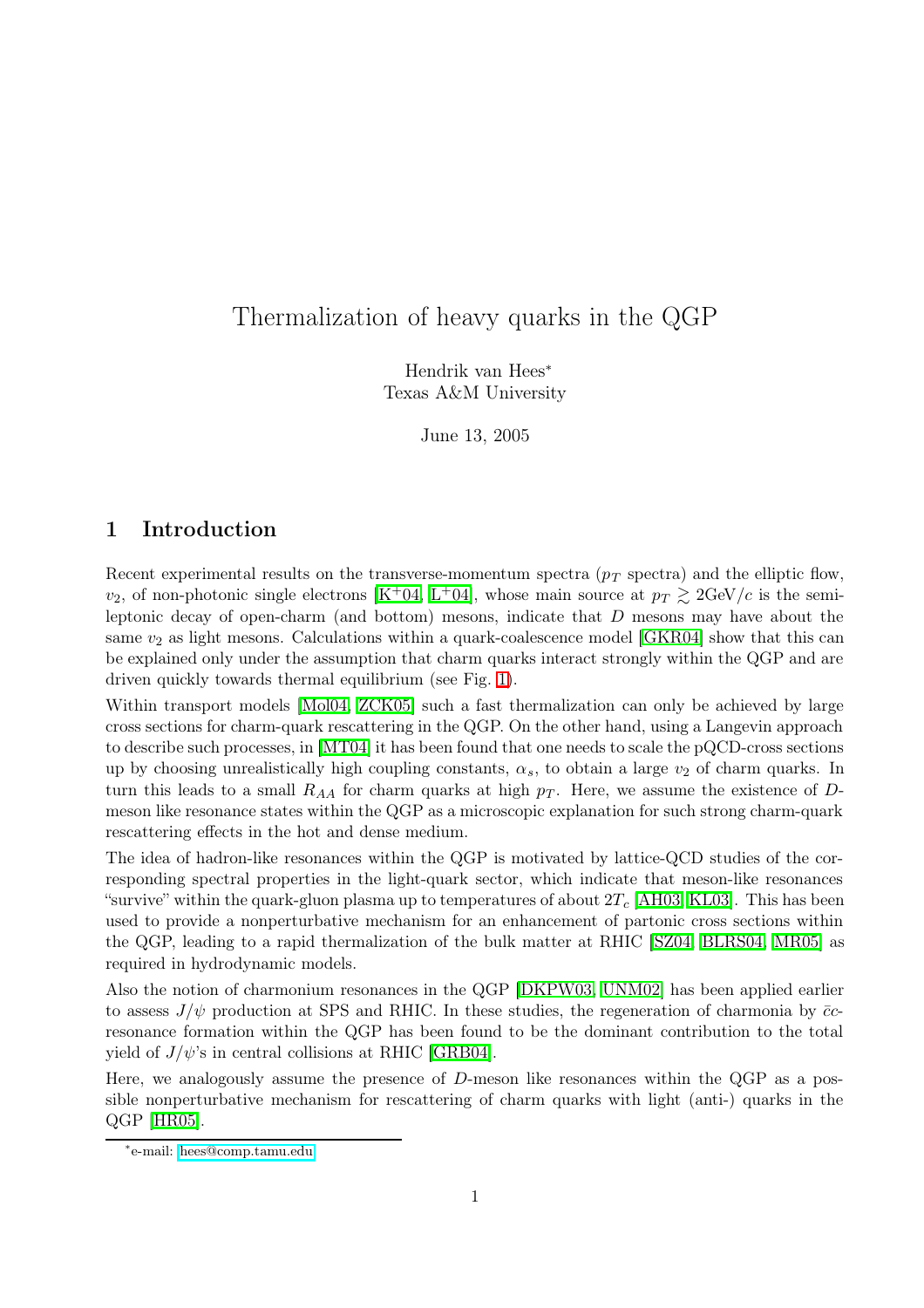

<span id="page-1-0"></span>Figure 1: The elliptic flow,  $v_2$ , of non-photonic electrons measured by the STAR and PHENIX collaborations at RHIC  $[K+04, L+04]$  $[K+04, L+04]$  $[K+04, L+04]$  $[K+04, L+04]$ . A calculation within a coalescence model [\[GKR04\]](#page-6-0) shows that these data are only explainable if charm quarks are driven towards thermal equilibrium with the bulk partonic matter at RHIC.

## 2 Model for D-mesons within the QGP

To describe D-meson like resonances within the QGP we utilize a model, based on chiral  $SU(2)_V \times$  $SU(2)_A$  symmetry in the light-quark sector. The free chirally symmetric Lagrangian for pseudoscalar D-mesons, their scalar partners, the vector mesons  $D^*$  and their axial-vector partners, and for the quarks is given by

$$
\mathcal{L}_D^{(0)} = \bar{q}\mathbf{i}\partial q + \bar{c}(\mathbf{i}\partial - m_c)c + \sum_{i=1}^2 [(\partial_\mu \Phi_i^\dagger)(\partial^\mu \Phi_i) - m_D^2 \Phi_i^\dagger \Phi_i] + \text{massive (pseudo-)vectors } D^*. \tag{1}
$$

Here, q denotes the light-quark isospin doublet, c the charm quark field,  $\Phi_i$  two isospin-doublet fields, describing pseudoscalar anti-D mesons and their chiral partners. In addition we introduced also massive vector- and pseudo-vector fields for the anti- $D^*$  mesons and their chiral partners.

The interaction Lagrangian is restricted by chiral symmetry and parity conservation. Further, to ensure transversality of the vector- and axial-vector mesons, we used the interactions from heavyquark effective theory (HQET):

$$
\mathcal{L}_{int} = -G_S \left( \bar{q} \frac{1+\rlap/v}{2} \Phi_1 c_v + \bar{q} \frac{1+\rlap/v}{2} i \gamma^5 \Phi_2 c_v + h.c. \right) \n- G_V \left( \bar{q} \frac{1+\rlap/v}{2} \gamma^\mu \Phi_{1\mu}^* c_v + \bar{q} \frac{1+\rlap/v}{2} i \gamma^\mu \gamma^5 \Phi_{2\mu}^* c_v + h.c. \right).
$$
\n<sup>(2)</sup>

Here,  $\nu$  denotes the four velocity of the heavy quark. From spin symmetry of HQET, we also infer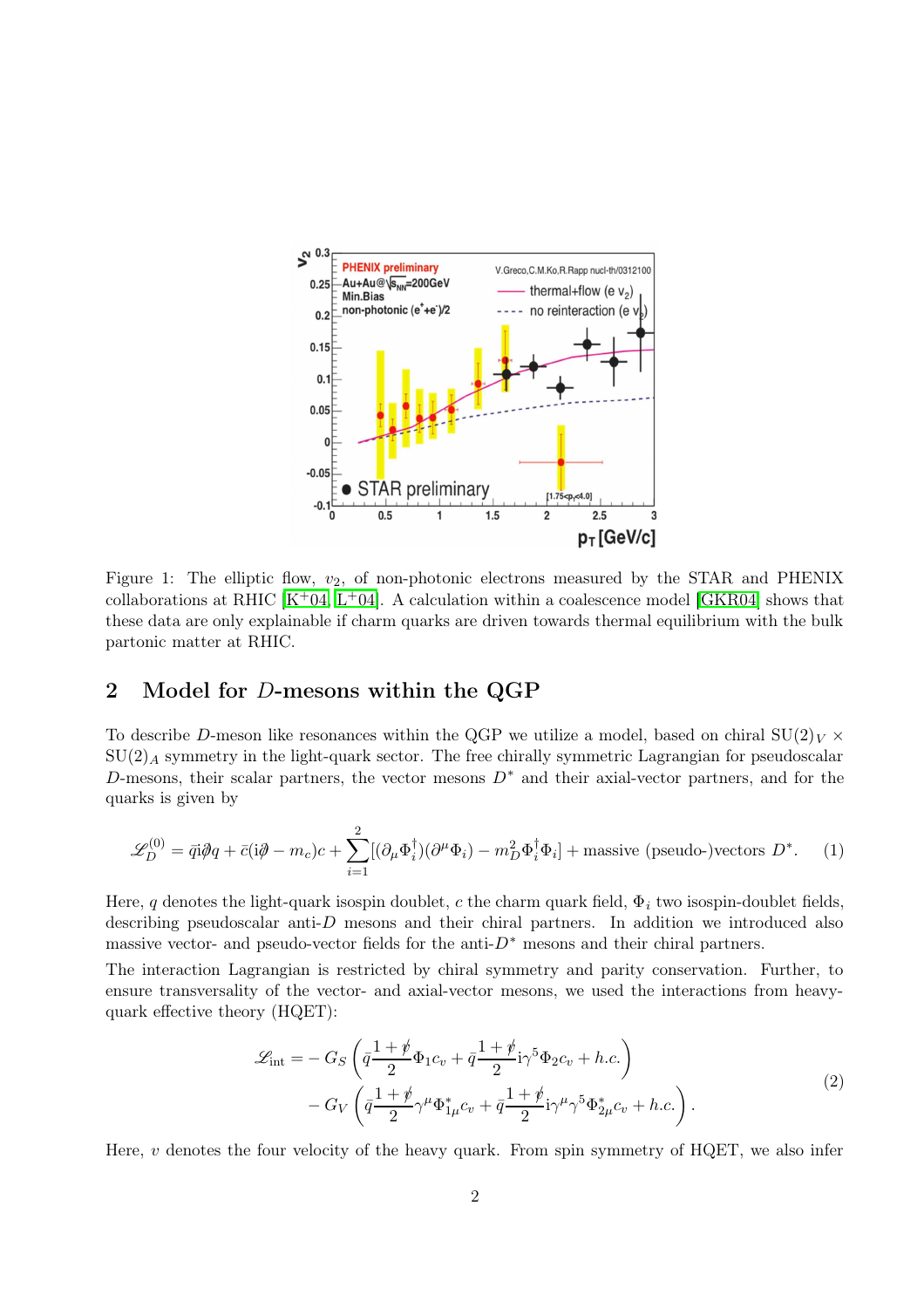

<span id="page-2-0"></span>Figure 2: Top row: The self-energy diagram for the D-meson like resonances within the quark-gluon plasma. Bottom row: Charmquark scattering off light (anti-) quarks through D-meson-like resonances. The Dmeson propagator has been dressed with the one-loop self-energy diagram.



<span id="page-2-1"></span>Figure 3: Cross sections for rescattering of charm quarks due to elastic perturbative-QCD processes and to resonance scattering.

 $G<sub>S</sub> = G<sub>V</sub>$ . This Lagrangian should be understood as a model for quasi particles within the quarkgluon plasma. Particularly chiral symmetry has to be realized in the unbroken (Wigner-Weyl) phase.

To account for the finite width of the D-meson like resonances, we calculated the one-loop self energy within this model (see upper diagram in Fig. [2\)](#page-2-0). The width is given by the imaginary part of the self-energy,  $\Gamma = -\text{Im}\,\Pi/m_D$ , which corresponds to the decay of the open-charm mesons to  $c\bar{q}$  pairs, i.e., the cut of the self-energy diagram.

In Fig. [3](#page-2-1) the cross sections for  $c$ -quark scattering with light quarks according to the resonancescattering process within our D-meson model is compared with those from the corresponding leadingorder perturbative-QCD contributions. The pQCD matrix elements were taken from [\[Com79\]](#page-6-6) including a screening mass in leading hard-thermal-loop order,  $\mu_{\text{gluon}} = gT$ , within the t-channel gluonexchange diagrams.

#### 3 Charm-quark rescattering in the QGP

To assess the reinteraction of charm quarks within the QGP, we use a Fokker-Planck equation, which is derived from the Boltzmann equation under the assumption that the scattering of the heavy quarks with the light constituents of the QGP is dominated by soft processes [\[Sve88\]](#page-7-9). Under the simplifying assumption of constant coefficients it reads

$$
\frac{\partial f(t,\vec{p})}{\partial t} = \frac{\partial}{\partial p_i} \left[ \gamma p_i + D \frac{\partial}{\partial p_i} \right] f(t,\vec{p}).
$$
\n(3)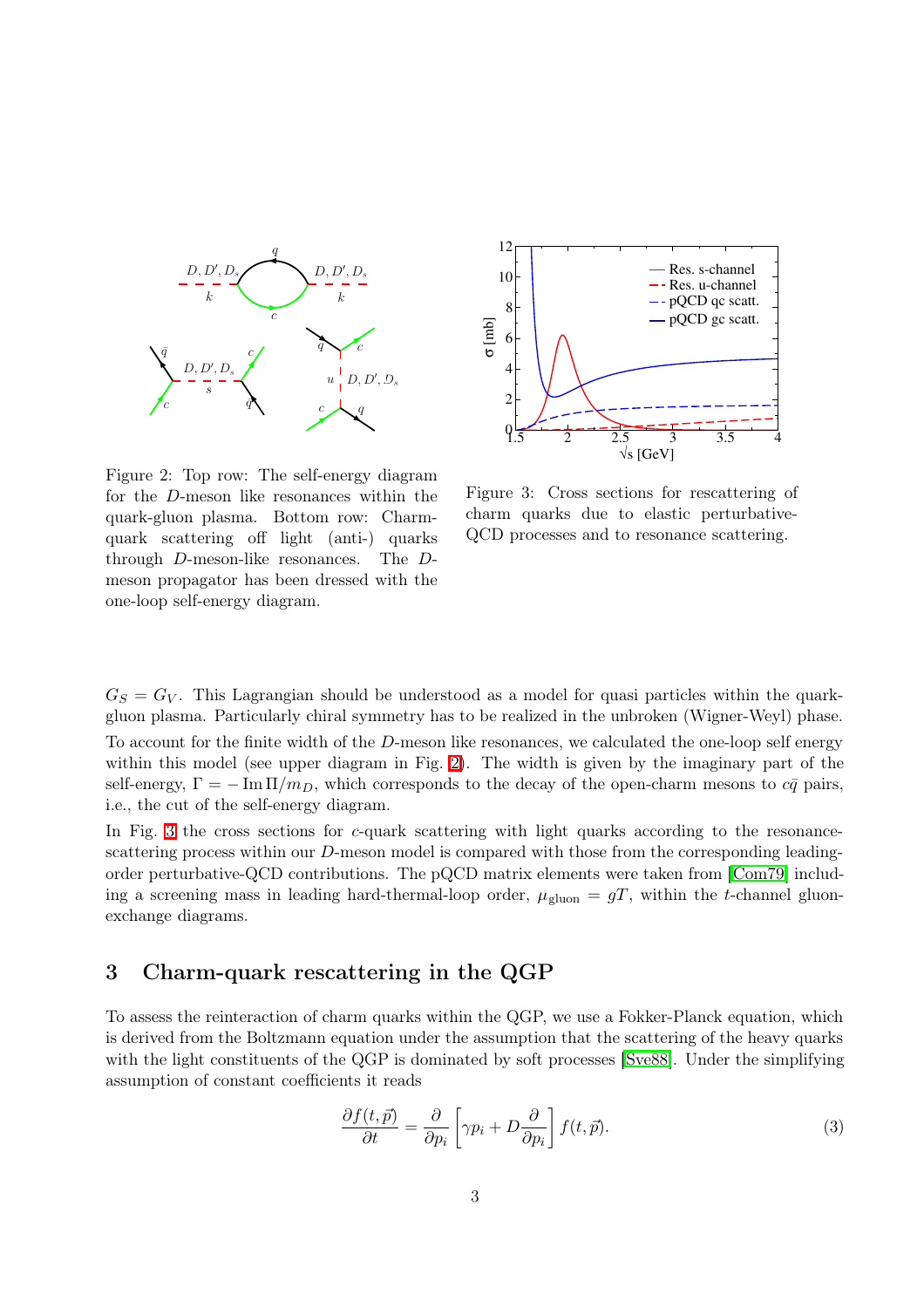

<span id="page-3-0"></span>Figure 4: The Fokker-Planck coefficients  $\gamma$  (top row) and D (bottom row) as function of momentum (left column) and temperature (right column).

The coefficients  $\gamma$  and D are directly related with the microscopic scattering processes of the charm quarks with the light (anti-) quarks within the QGP (see the two diagrams at the bottom of Fig. [2\)](#page-2-0). The friction or drag coefficient,  $\gamma$ , describes the rate at which an initial momentum of a charm quark relaxes to the value corresponding to the velocity of the bulk medium. The momentumdiffusion coefficient,  $D$ , is a measure for the rate with which an initially sharp charm-quark-momentum distribution broadens to its equilibrium value. The equilibrium solution of the equation is a Maxwell-Boltzmann distribution with a temperature, given by Einstein's dissipation-fluctuation relation

$$
T = \frac{D}{m\gamma}.\tag{4}
$$

As can be seen in Fig. [4,](#page-3-0) the contributions from resonance scattering to the friction coefficient is by a factor of 2 to 3 higher than those from the perturbative-QCD processes. The Fokker-Planck coefficients are quite insensitive to variations of the coupling constants in both the resonance model and pQCD. Naively one would expect a variation with  $G<sup>4</sup>$  (G:  $c\bar{q}D$ -coupling constant) and  $\alpha_s^2$  as the leading order of the respective squared matrix elements suggests, but this effect is compensated by the width of the resonances, which rises with  $G^2$ , and the increase of the gluon-screening mass with  $\sqrt{\alpha_s}$ . The resonance-scattering contribution to the Fokker-Planck coefficients is dominated by the s-channel diagram (see Fig. [2\)](#page-2-0), i.e., elastic scattering of c quarks with light antiquarks. As shown in Fig. [3,](#page-2-1) this is not so much due to the magnitude of the corresponding cross section but its isotropy which makes this process more efficient for the equilibration of charm quarks with the bulk matter,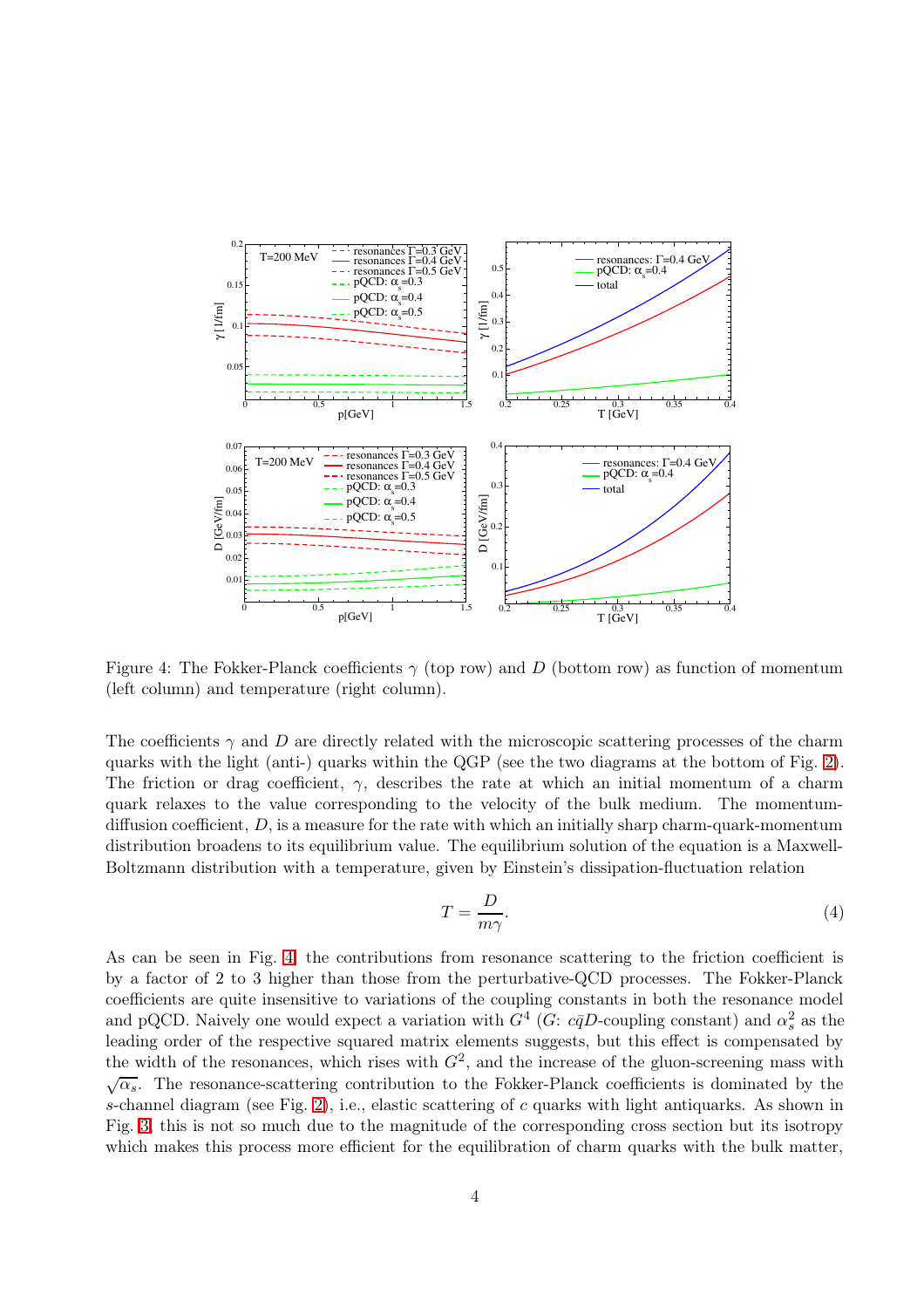

<span id="page-4-1"></span>Figure 5: The time evolution of the charm-quark  $p_T$  spectrum.

compared to the pQCD processes, whose cross sections are peaked in forward direction<sup>[1](#page-4-0)</sup>.

Since the Fokker-Planck coefficients are only weakly momentum dependent but change considerably with temperature, we solve the Fokker-Planck equation for momentum independent but time dependent coefficients [\[HR05\]](#page-6-5). Here, the time dependence enters the Fokker-Planck coefficients through that of the fireball temperature, which is determined from a simple fireball model [\[Rap01\]](#page-7-10), parameterizing results of hydrodynamical calculations [\[KR03\]](#page-7-11).

Assuming isentropic expansion, the temperature at each instant is then calculated from the total entropy of produced particles.

The initial QGP temperature is  $T_0 \simeq 375$  MeV, decreasing to the critical temperature of  $T_c \simeq 180$  MeV after about 3 fm/c, with further evolution in a hadron-QGP mixed phase for another 3 fm/c. The initial charm-quark distribution is taken from a PYTHIA calculation. As shown in the left panel of Fig. [5,](#page-4-1) using only the pQCD matrix elements for the evaluation of the Fokker-Planck coefficients, the final  $p_T$  distribution has not changed significantly from the initial one. Taking into account the resonance-scattering contributions results in a distribution, which is much closer to an equilibrium Maxwell distribution. From its peak position one estimates an effective final temperature of about 290 MeV.

The right panel of Fig. [5](#page-4-1) indicates that this equilibration process is most efficient in the early stages of the fireball evolution, as to be expected, because for these times the Fokker-Planck coefficients are large.

#### 4 The flow of charm quarks

The results of the previous section cannot be compared to experimental data on D-meson flow, since (i) we have not taken into account the flow of the bulk matter, and (ii) the hadronization of charm quarks to  $D$  mesons (and their subsequent decay to electrons) has to be evaluated.

To include radial and elliptic flow of the bulk medium, we generalize the fireball model. Now the fireball is modeled as an elliptical cylinder with an acceleration of the surface, which is adjusted to

<span id="page-4-0"></span><sup>&</sup>lt;sup>1</sup>See also Che-Ming Ko's talk at this workshop.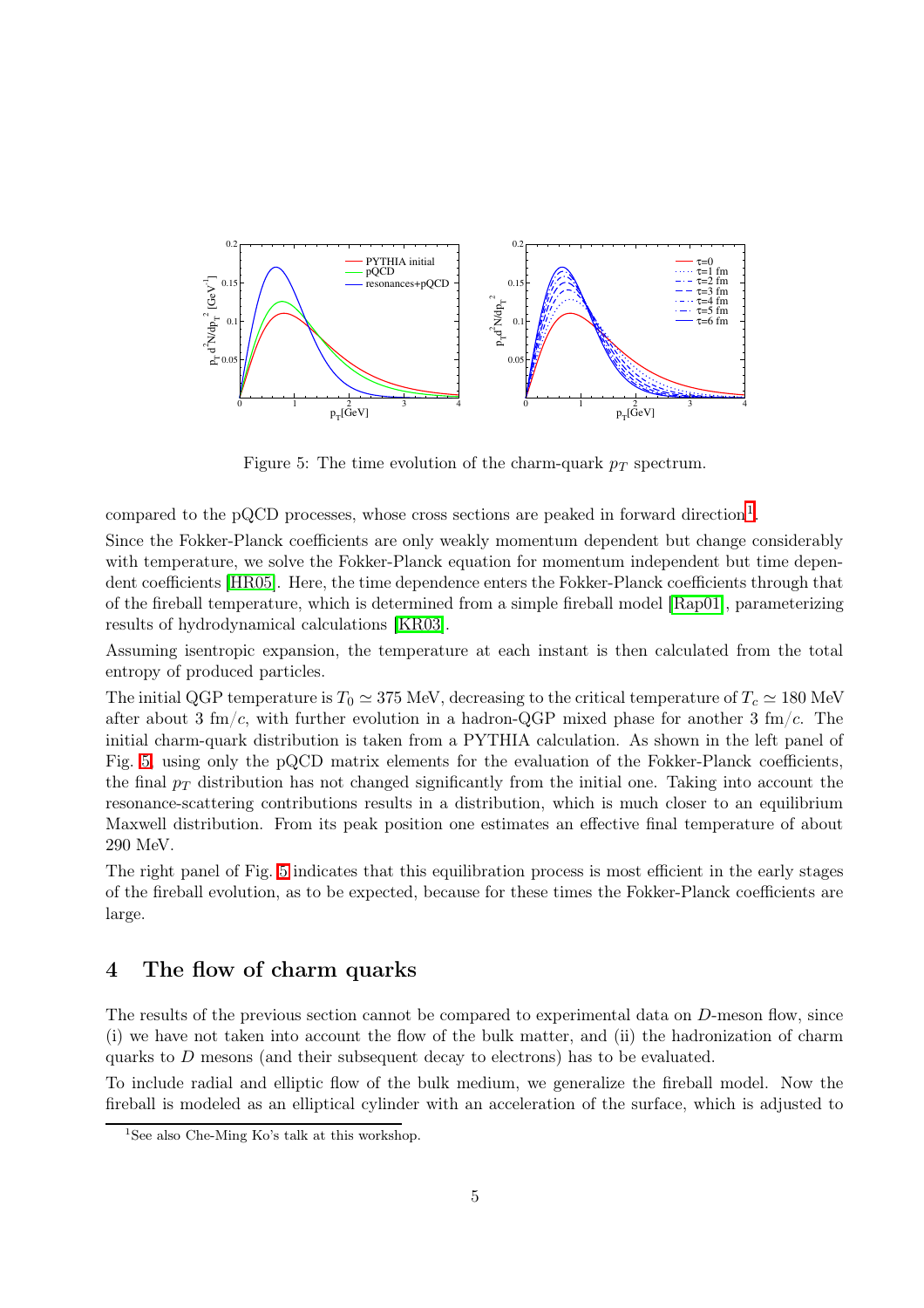

<span id="page-5-0"></span>Figure 6: Upper panel: Results for charm-quark (left) and D-meson and decay-electron- $p_T$  spectra (right). Lower panel: The elliptic flow,  $v_2$  for charm quarks (left) and D-mesons and their decay electrons (right).

yield a final velocity corresponding to a minimum-bias  $v_2$  of ~ 5.5% for the light quarks, estimated using a blast-wave model  $[HKH^+01]$  $[HKH^+01]$ . The velocity profile rises linearly with the radial distance from the center as inferred from hydrodynamical model calculations.

The Fokker-Planck equation is solved by simulating the analogous relativistic Langevin process. Since the Fokker-Planck coefficients are defined in the local rest frame of the heat bath, the Langevin process is first defined in this frame. The charm-quark momenta in the laboratory frame, where the bulk medium has the flow profile, given by the elliptic fireball model, are then obtained by the corresponding Lorentz boost [\[MT04\]](#page-7-4).

The  $p_T$  distribution and  $v_2$  of charm quarks, resulting from this simulation were subsequently used in a coalescence model to obtain the properties of D mesons and their decay electrons similar to [\[GKR04\]](#page-6-0). As shown in Fig. [6,](#page-5-0) the such obtained  $p_T$  spectra and  $v_2$  of electrons from D-meson decays are in agreement with data from STAR and PHENIX  $[K^+04, L^+04]$  $[K^+04, L^+04]$  $[K^+04, L^+04]$  $[K^+04, L^+04]$ . Note that within the coalescence model for hadronization the  $v_2$  and  $R_{AA}$  of D mesons becomes higher than that of the charm quarks contrary to the behavior within fragmentation models.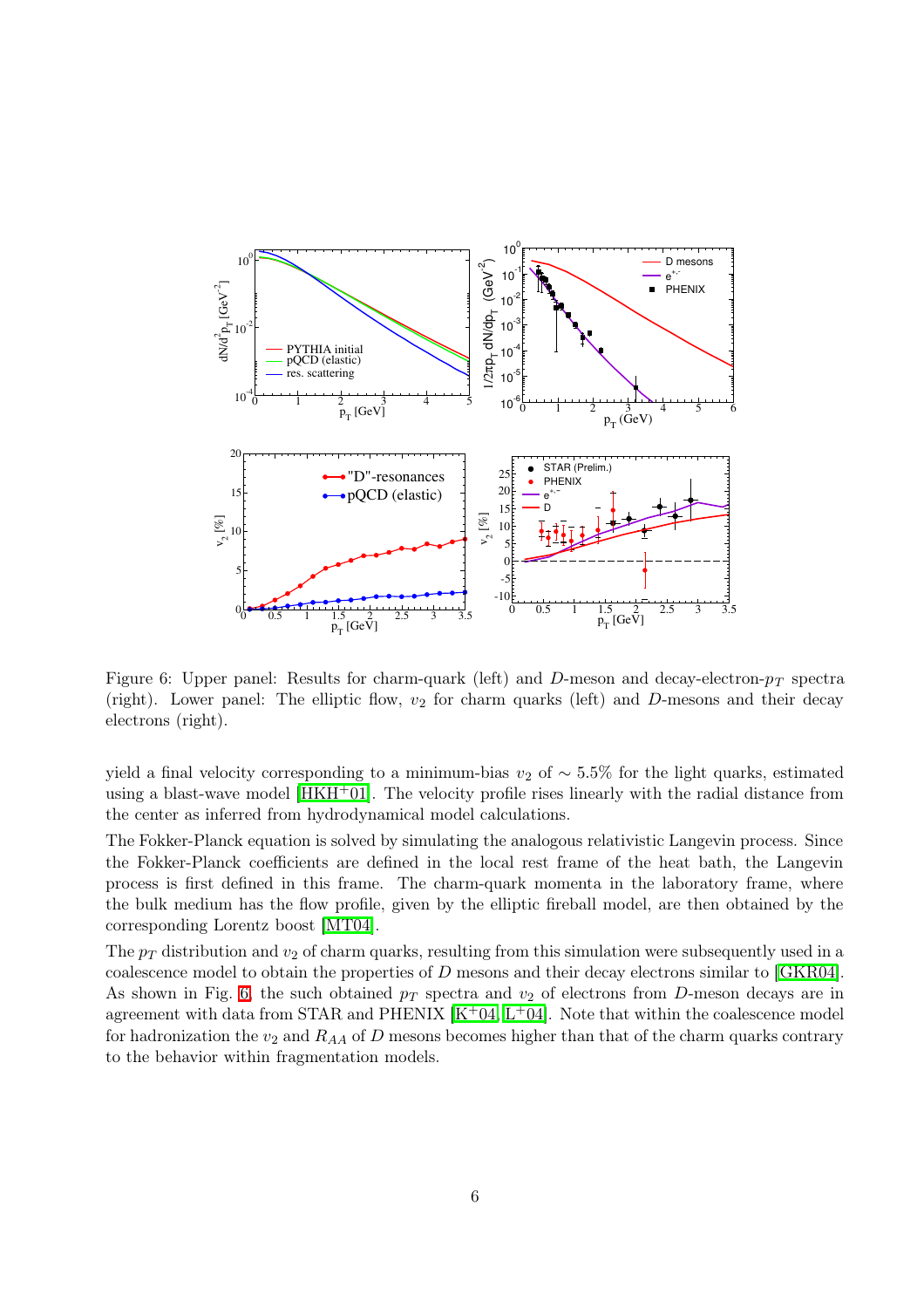## 5 Summary and Outlook

It was shown that the existence of D-meson like resonances within the quark-gluon plasma at temperatures of up to  $2T_c$  leads to an explanation for the observed  $v_2$  and  $p_T$  spectra for single electrons at RHIC.

The reduction of equilibration time scales for charm quarks by a factor ∼ 3 compared to those inferred from the pQCD processes is not so much due to a large magnitude of the resonance-scattering cross sections but their isotropy. With this equilibration mechanism, employing a fireball model which reflects the properties of hot and dense partonic matter under RHIC conditions, we find charm-quark properties ( $p_T$  spectra and  $v_2$ ), which are consistent with the measured  $v_2$  and  $p_T$  spectra of single electrons.

To assess the electron spectra and  $v_2$  at higher  $p_T$ , also an analogous mechanism for bottom-quarks and B-meson like resonances has to be evaluated. We do not expect considerable rescattering effects for bottom quarks under RHIC conditions (for details see [\[HR05\]](#page-6-5)).

At higher initial temperatures, as to be expected at the LHC, the existence of hadronic resonances within the QGP is unlikely, and one has to account for their disappearance in the early stages of the collision and their appearance at lower temperatures at later times of the fireball evolution.

## References

<span id="page-6-7"></span><span id="page-6-6"></span><span id="page-6-5"></span><span id="page-6-4"></span><span id="page-6-3"></span><span id="page-6-2"></span><span id="page-6-1"></span><span id="page-6-0"></span>

| [AH03]     | M. Asakawa, T. Hatsuda, Hadronic spectral functions below and above the<br>deconfinement phase transition, Nucl. Phys. A721 (2003) 869                                                                         |
|------------|----------------------------------------------------------------------------------------------------------------------------------------------------------------------------------------------------------------|
| [BLRS04]   | G. E. Brown, C.-H. Lee, M. Rho, E. Shuryak, The $\bar{q}q$ bound states and instanton<br>molecules at $T \gtrsim T_c$ , Nucl. Phys. <b>A740</b> (2004) 171                                                     |
| [Com79]    | B. L. Combridge, Associated production of heavy flavour states in $\bar{p}p$ and p<br>interactions: Some QCD estimates, Nucl. Phys. B151 (1979) 429                                                            |
|            | [DKPW03] S. Datta, F. Karsch, P. Petreczky, I. Wetzorke, A study of charmonium systems across<br>the deconfinement transition, Nucl. Phys. Proc. Suppl. 119 (2003) 487                                         |
| [GRR04]    | V. Greco, C. M. Ko, R. Rapp, Quark coalescence for charmed mesons in ultrarelativistic<br>heavy-ion collisions, Phys. Lett. <b>B595</b> (2004) 202                                                             |
| [GRB04]    | L. Grandchamp, R. Rapp, G. E. Brown, In-medium effects on charmonium production<br>in heavy-ion collisions, Phys. Rev. Lett. $92$ (2004) 212301                                                                |
| $[HKH+01]$ | P. Huovinen, P. F. Kolb, U. W. Heinz, P. V. Ruuskanen, S. A. Voloshin, Radial and<br>elliptic flow at RHIC: Further predictions, Phys. Lett. <b>B503</b> (2001) 58, URL<br>http://arxiv.org/abs/hep-ph/0101136 |
| [HR05]     | H. van Hees, R. Rapp, Thermalization of heavy quarks in the quark-gluon plasma,<br>Phys. Rev. C71 (2005) 034907, URL http://arxiv.org/abs/nucl-th/0412015                                                      |
|            |                                                                                                                                                                                                                |